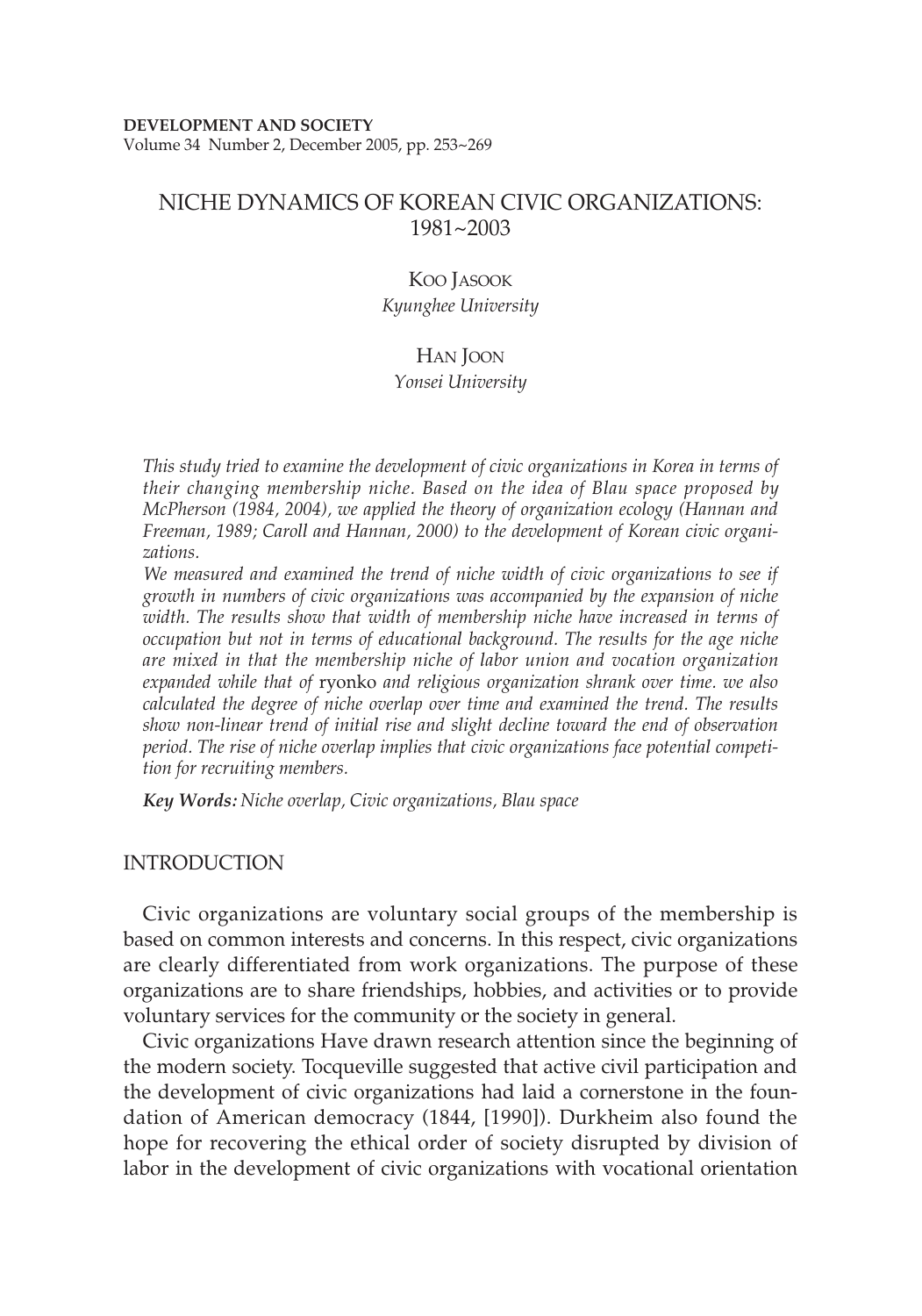(1893, [1933]). Civic organizations had been acknowledged as an important basis of civil society thereafter. The emphasis on civic organizations was rekindled as non-governmental organizations (NGO), non-profit organizations (NPO), and the third sector took more part in social development and social welfare, whereas the role of private enterprises decreased gradually (Powell, 1987). Many researchers argue that social capital might serve as a crucial key to the solution of societal disruption and conflict and the new interation of society (Putnam, 1993). Social capital of the society in general can only be mobilized through these civic organizations.

The present study explores how the civic organizations in Korea have changed in terms of their membership niche. Two main questions of this research mostly concern the idea of niche width and the niche overlap.

First, have the niches of Korean civic organizations expanded or diminished or remained constant? If the niche width has remained constant or diminished, it means that the participation rate of the individuals with the same or even more specified characteristics increased. If the niche width has expanded, it signals that the organizations recruited new group of people who had not been included in the past. The niche width expansion can be seen as a generalist strategy, while the niche width reduction can be seen as a specialist strategy.

Second, if there are changes in the organizational niches, what kind of change will it bring on the niche overlap between organizations and ultimately on the growth prospect of the organizations? If the civic organizations expand the niche width via generalization strategy, it will increase the size of the niche in Blau space defined as intersection of various dimensions of socio-demographic characteristics of members, and intensify the degree of niche overlap and also the niche overlap. The increase in the niche overlap will intensify the competition and confine the growth of these organizations. If the civic organizations aim at specialization, it will decrease the possibility of the niche overlap, which will consequentially lower the level of competition.

# THE EVOLUTION OF SOCIAL ORGANIZATIONS AND SOCIAL RELA-**TIONS**

People have existed in small hunter-gatherer social systems for tens of thousands of years since the dawn of history. These groups were continuously moving and were composed of ten to fifty individuals. The division of labor was based on age and sex. Social contacts, in such small systems were multiplex in that all connections among the people in the community had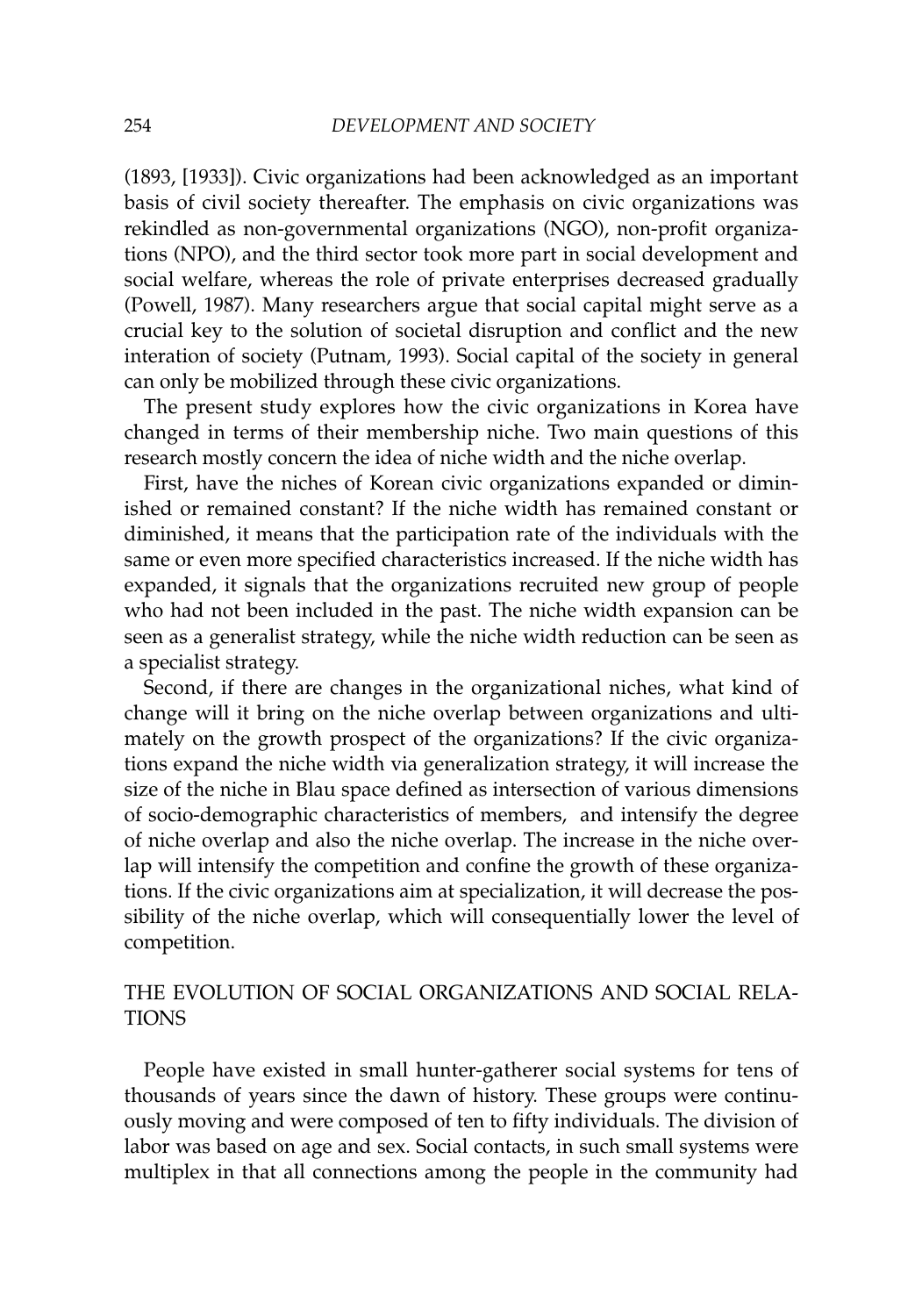

**FIGURE 1.** CHANGES FROM MULTIPLEX RELATIONSHIPS TO SIMPLEX RELATIONSHIPS

multiple components. They were simultaneously based on kinship, acquaintanceship, exchange, sustenance, sociality, and all other relations necessary to the survival of a small society.

With the increase of the societies in scale, these small multiplex social networks differentiated into separate simplex networks spanning more people. The development of the division of labor also diversified the base of social relations. The face-to-face contact and multiplex relationships performing several functions siumltaneously broke into simplex and separate relationships. Accordingly they were spread over larger and larger numbers of contacts and evolved into the relationships with specific purpose. The development of traffic and communication expanded the radius of social relationships and precipitated the expansion of simplex relationships. The changes in society and social relationships as the result are illustrated in Figure 1.

Many of major figures in Sociological theory proposed explanations and theories for this transition. Durkheim (1933) spoke of the change in dynamic density due to the shift from mechanical to organic solidarity. Toennies ([1887], 1940) explained based on the transition from gemeinschaft to gesellschaft. Simmel (1950) argued that the quality of the web of connections between individuals changed with the increases in system size. Weber (1947) interpreted the growth of bureaucratic systems in terms of the shift from individual control to rational control.

The most important consequence of the change from the primal dense multiplex networks to sparse simplex nets based on increasingly specialized interactions is that the separation of the relations into their constituent parts produces dimensions of social life in which the management of social diversity becomes problematic for society. Thus, social order that depends on the unique history of interaction between small numbers of people in isolated bands is replaced by social order based on generalized dimensions of social esteem, rank, and sociodemographic characteristics.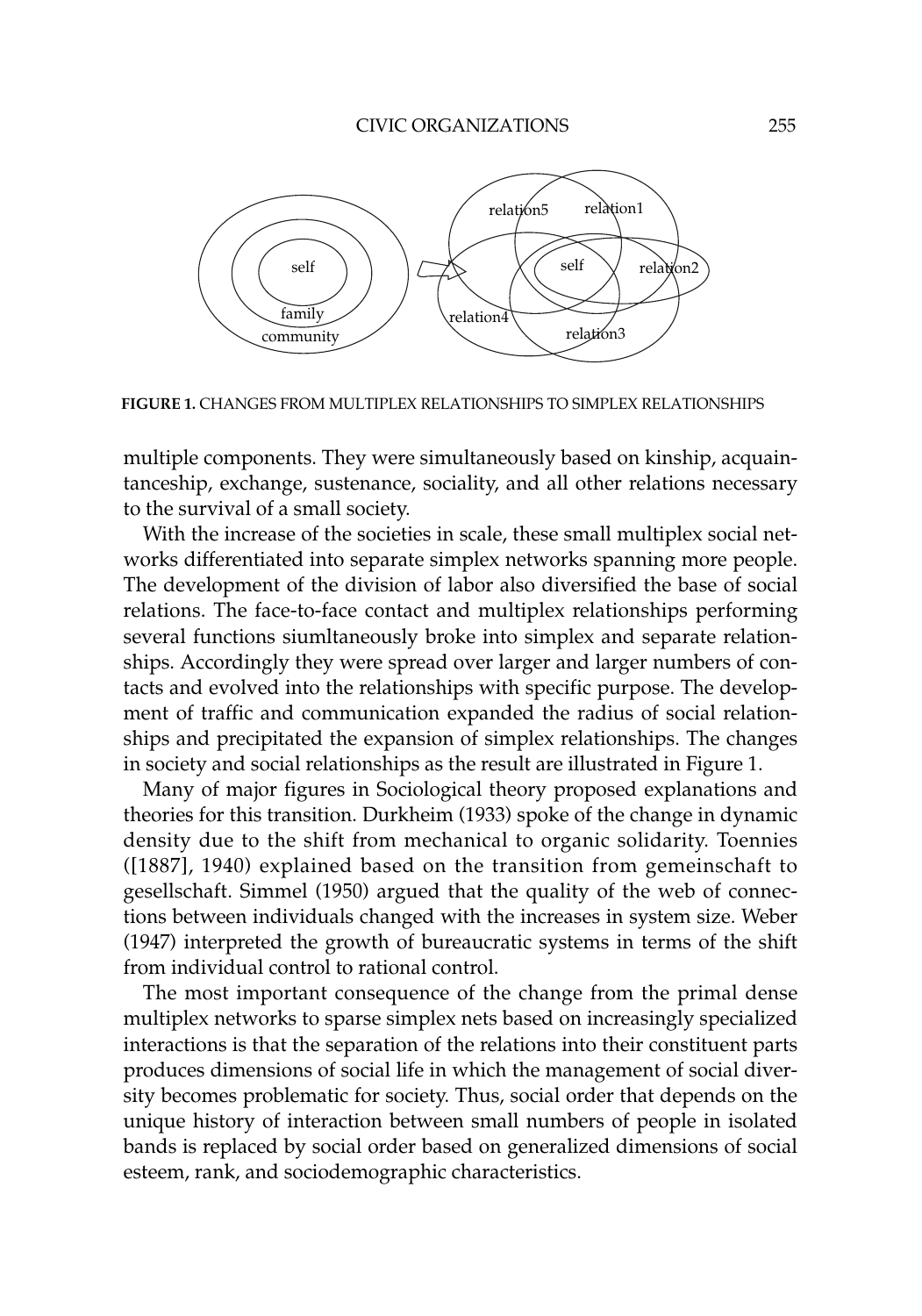Blau (1977) used this idea to explore the proposition that the relations among individuals in modern industrial societies are shaped by properties of this space of socio-demographic dimensions. When the dimensions are strongly correlated, social relationships are constrained. When the dimensions are less correlated, society is more diverse. One cannot predict one set of social characteristics from another. When K dimensions are perfectly correlated, they operate as one. When K dimensions are uncorrelated, each dimension allow social differentiation along a new axis. As multiplex relations based on small intensely focused groups give way to specialized relations spanning larer and larger systems, the proliferation of these specialized relations generates Blau space — the dimensions in which social differentiation occurs.

## HOMOPHILY BASED ON DEMOGRAPHIC CHARATERISTICS

In Blau's property space, each individual occupies a point in a multidimensional coordinate system defined by the demographic variables such as education, occupation, and age. The positions individuals occupy throughout the multidimensions show us the correlation of the dimensions at the system level. If the configuration of these points appears to be linear on a two dimensional coordinate system, the two dimension has a linearly dependent relationship. If the distribution of the points are scattered out, it indicates that the correlation between the two dimensions is weak, and that there is more room for social differentiation.

Social network researchers argue that social relationships between individuals are not random and tent to be formed based on common characteristics, tastes, or backgrounds. For example, men are more likely to associate with men while women associate with women in workplace. People with similar socio-economic status make friends each other more easily. The probability of contact between two people declines as a function of distnace in Blau space (McPherson and Smith-Lovin, 1987; Marsden, 1987). Homophily occurs frequently because communication is more effective when source and receiver are homopilous. When two individuals share common meanings, belief, and mutual understandings, communication between them is more likely to be effective (Rogevs and Bhownib, 1972). Aside from naturally occuring homophily through interaction, individuals strategically pursue contacts with homophilous partners. They share common interests and try to achieve their common goals. They can also gain access to helpful information through each other (Ibarra, 1992).

The most interesting implication of this model is that the connections that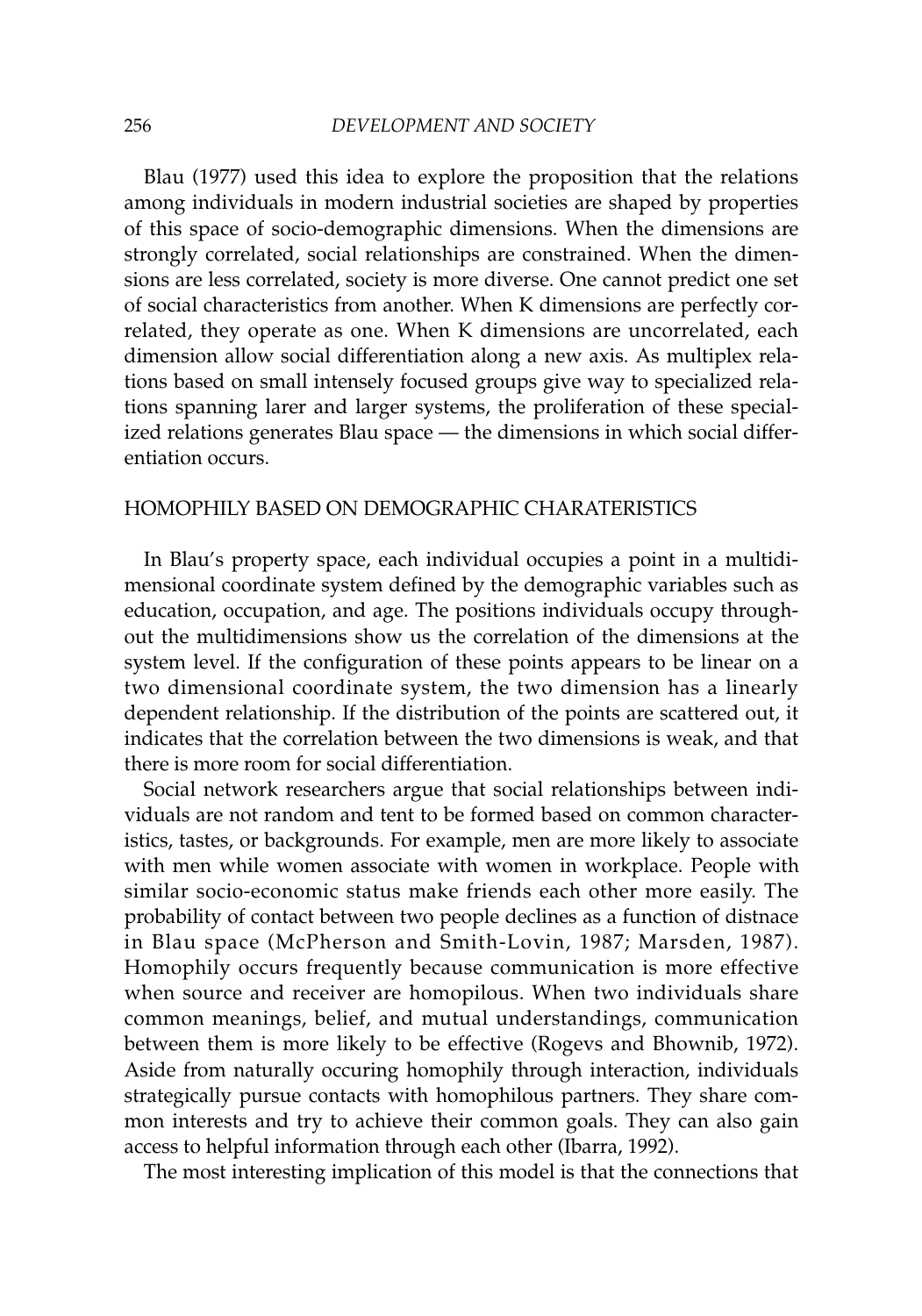do not exist determine how the system behaves. Given the characteristics of modern industrial society with sparse simplex networks, points in the network will be connected to only a very small proportion of the whole possible ones. So each individual face the problem of choice among the many possible alternatives as a contact. Here the principle of homophily takes the role of simplifying the otherwise complex decision making. Homophily becomes more powerful determinants in choosing transactions in the system as the size of the network increases. Since the networks are homophilous, activities that involve the mobilization of multiple individuals through the network will tend to be localized, since it is only locally that the network is dense enough to sustain the coordination of many individuals (McPherson & Ranger-Moore, 1991).

# NICHES OF CIVIC ORGANIZATIONS AND COMPETITION BETWEEN ORGANIZATIONS

Since the social relationships are localized through homophily, Blau space ultimately specifies distinctive niches for civic organizations or ryongo organizations dependent on social networks. The distribution of socio-demographic characteristics of individuals intimately interact with the distribution of organizations, which can be understood as the duality of individuals and organizations (Breiger, 1974). The duality means a relationship in which one defines the other and the vice versa. This relationship of duality comes from the fact that individuals are the most important and focal resources for organizations, especially for civic organizations. There are various resource needed for the survival of organizations. In economic organizations, financial and techinical capital play a central role. However in civic organizations, individuals and their commitment to invest in time and efforts for the organization are indispensible. In modern industrial societies, the change from the primal dense multiplex networks to sparse simplex nets positioned individuals in many, separate relationships. This situation forces individuals to set priorities among various relationships in social network and organizations they belong. Therefore individual commitment to organizations and relationships becomes not only important but also scarce resource.

Concerns and commitments as scarce resource are localized in Blau space and form niches for civic organizations. So civic organizations requiring more concerns and commitments are distributed along the demographic characteristics of individuals at risk for membership in Blau space. If two organizations attempt to consume the resources of the people with similar demographic characteristics, they are located in the same niche. In other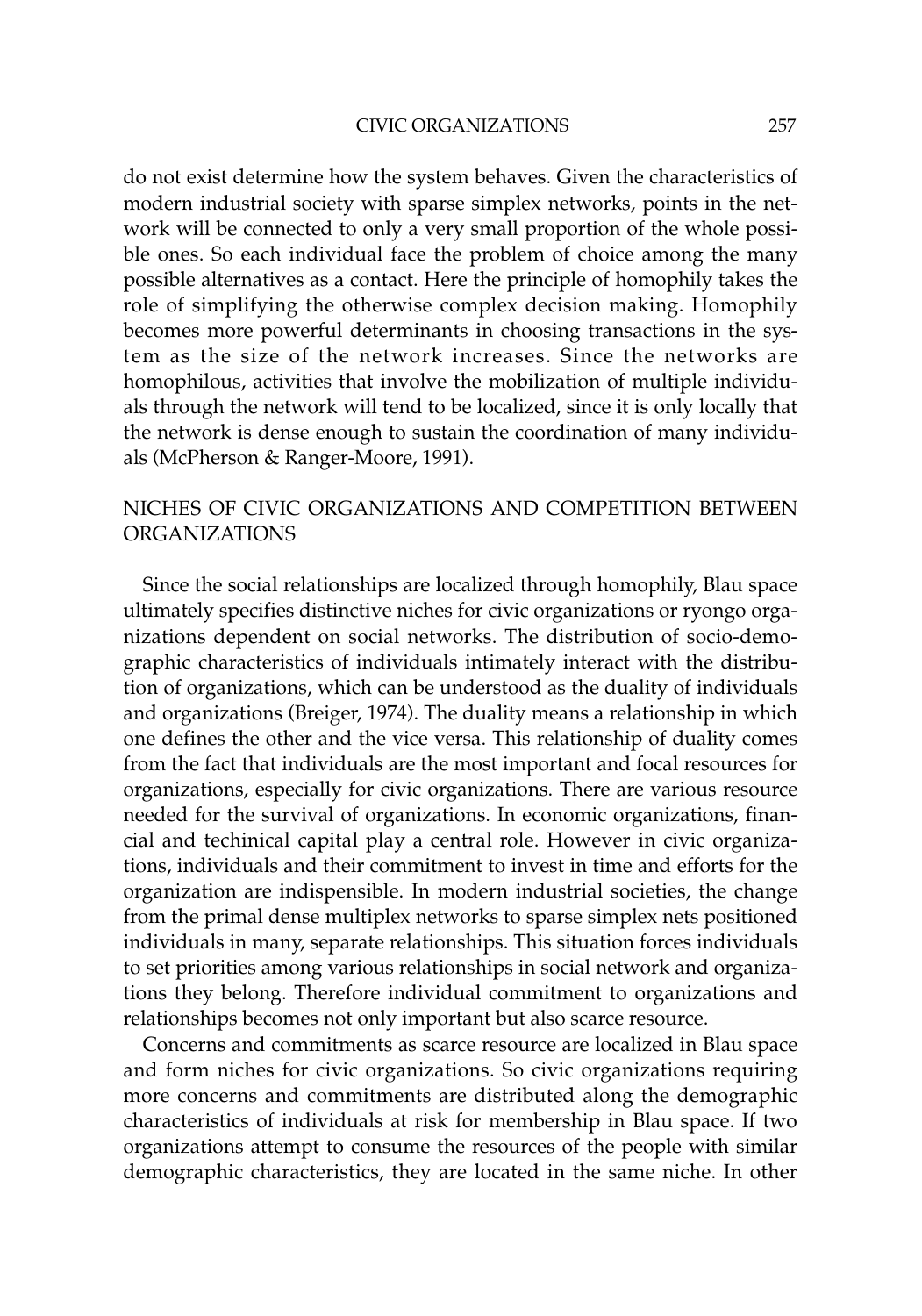words, if two organizations are located close to each other in Blau space, there are niche overlap between these organizations. Niche overlap plays an important role in determining the inter-organizational relationship. Niche overlap increases the possibility of competitive interactions. When two organizations are located in the same niche, their attempts to consume the finite resources of the same people leads to competitive exclusion over time (Gause, 1934).

Ecological competition is distinctive in various respects. First, the competition doesn't need to be conscious. Even if the competing organizations are not conscious of each other as competitors, competition exists in reality. Ecological competition, in this respect, is differentiated from antagonistic competition, where competitors are conscious of each other and react to the other's move. Second, competition is not associated with the activities inside the organizations. If two heterogeneous organizations recruit their members from the same population simultaneously, competition might arise between them. For instance, labor union and factory compete for employees in the factory. Third, competition unfolds over the time dimension. Only when there are time overlap between the organizational activities, there are direct competition between the organizations. However, since time resources are finite, indirect competition can exist between the two organizations without time overlap. If the employees are required to work overtime and on weekends at their workplace, civic organizations of which activities occur mostly after work and on weekends will suffer from low



**FIGURE 2.** THE FUNDAMENTAL NICHE(UPPER) AND THE REALIZED NICHE OF ORGANI-ZATION A (AT THE BOTTOM)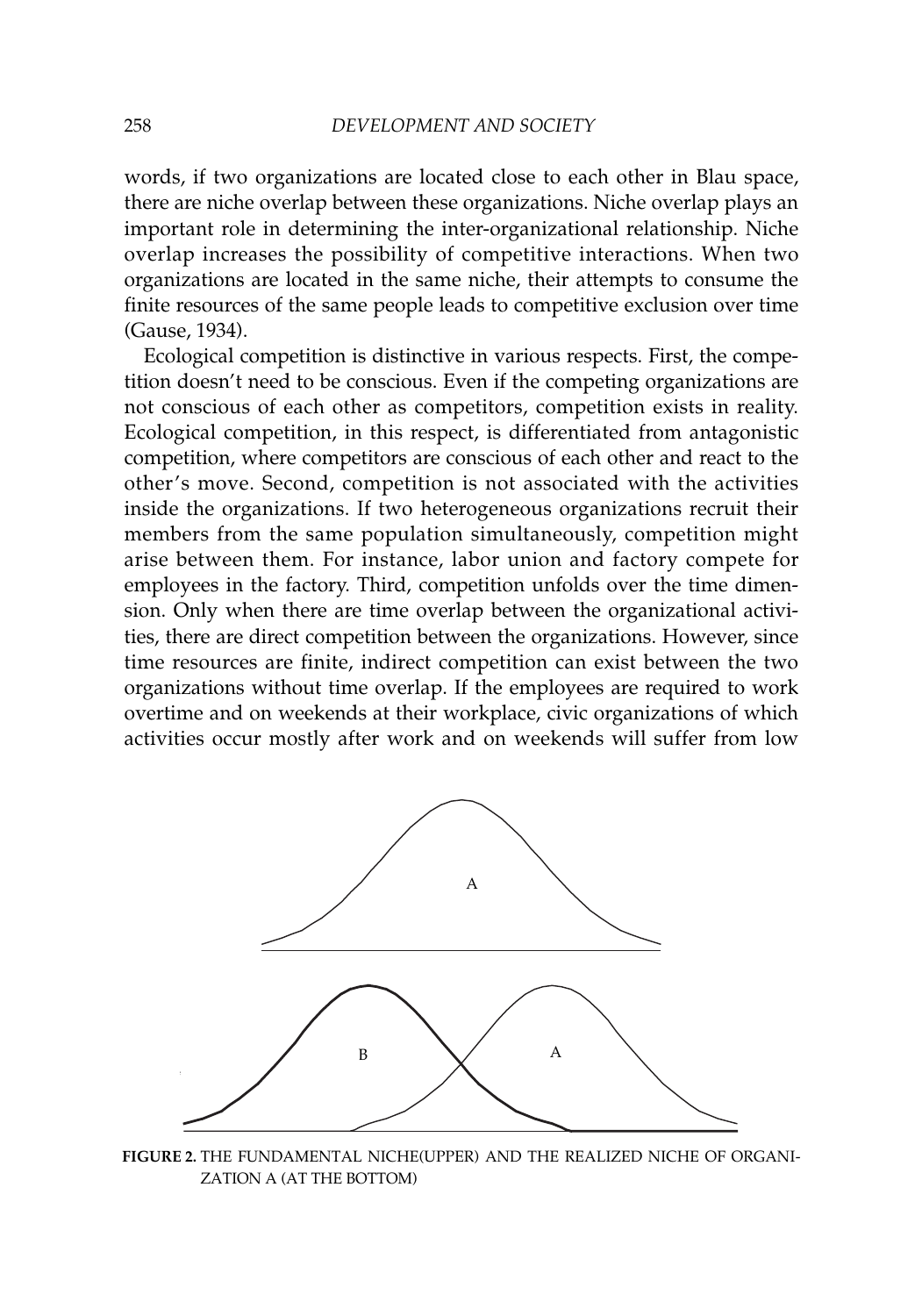## ORGANIZATIONAL ENVIRONMENT AND NICHE DYNAMICS

Inter-organizational competition is closely associated with their niches. The niche itself is not stable but change and evolve over time. McPherson and Ranger-Moore (1991) described the organizational niche as a landscape where resources were distributed the in a multidimensional space, and the niche dynamics as dancing landscape. The niche changes with both its endogenous and exogenous processes from outside the organization.

We'll first look into the niche change induced by endogenous process. Ecologists conceptually differentiate fundamental niche from realize niche (Hutchinson, 1957; Hanna and Freeman, 1989). Fundamental niche is determined by the resource distribution required by the organization when there is no competitive interaction between organizations. When organizations compete each other, however, an organization can not capitalize on all the resources it needs due to the inter-organizational relationships. If organization A is excluded from its niche as a result of competition, the realized niche of the organization A will become reduced than its fundamental niche. In Figure 2, the upper distribution form shows the fundamental niche of the organization A. The area under the bell-shaped line corresponds to the size of the fundamental niche. The form of the line takes a bell shape, since it is assumed that the members' characteristics are normally distributed. The figure at the bottom shows the diminished size of the niche of the organization A. The realized niche of the organization A is diminished because of the competitive exclusion as a result of the competition between the organization A and the organization B. If the organization B predominates (as the thick line shows), the niche of the organization A is reduced by the overlapping area. However, we can only observe the realized niche and not the fundamental one. Since it is impossible to independently measure the fundamental niche ignoring the existence of competitive interaction in reality. Sometimes it seems like that there are no competition between two organizations, which results from the confined size of the realized niche. When the realized niche is very small and narrow, the underlying cause might be severe competition.

As described above, the niche of an organization changes as a function of the competitive interaction with other organization. As more organizations appear and surround one organization in Blau space, competitive interaction becomes more severe and the niche width of the organization becomes smaller. Conversely as competing organizations disappear, the niche width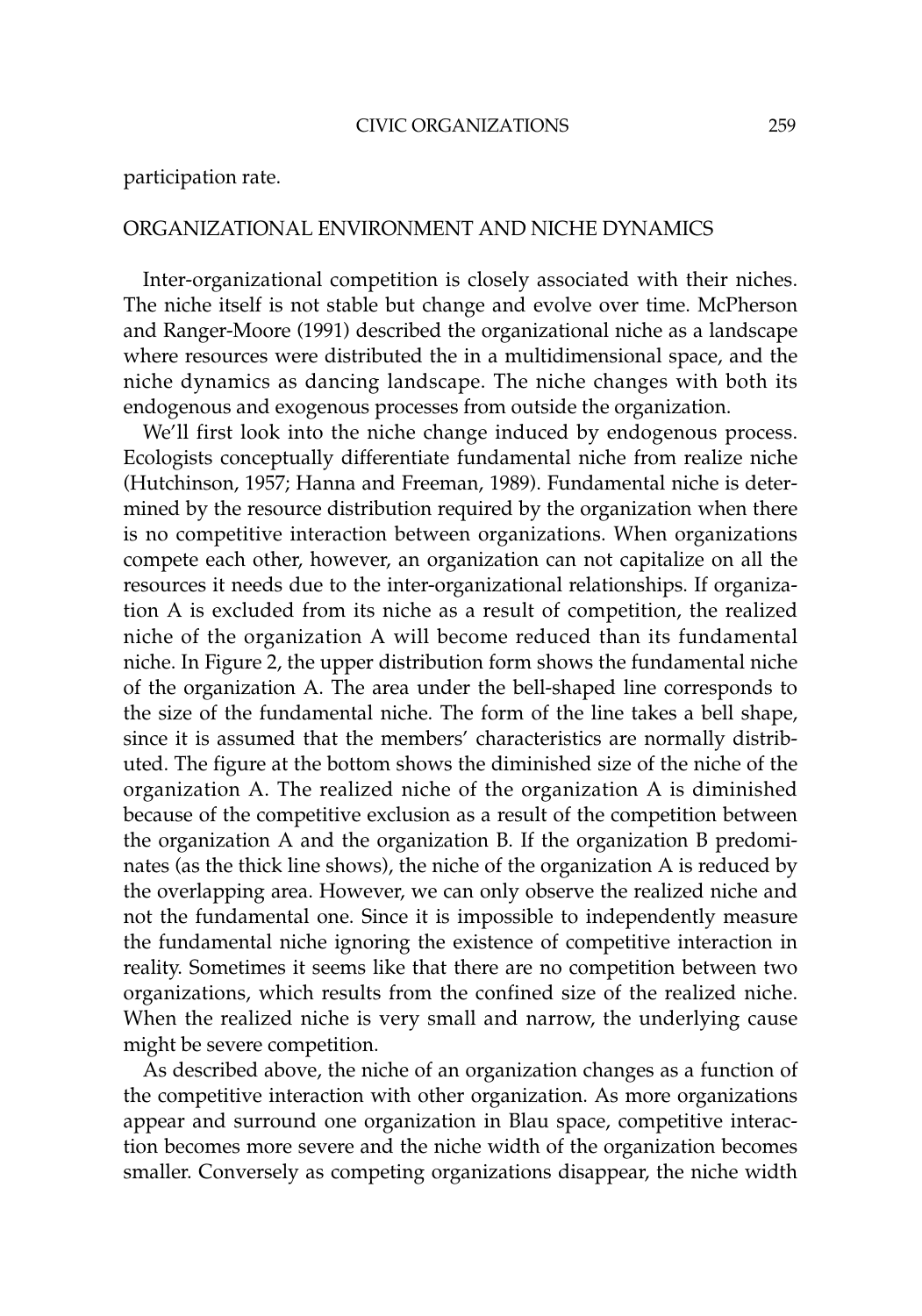of the organization expands. The niche distribution defines the possiblity and the strength of competitive interaction. But it changes the niche width in turn, which constitutes a kind of feedback system between competition and niche.

It is not only the endogenous proccess induced by competition that brings about niche dynamics. The niche changes with the outside influence. A big societal fluctuation affecting the society in general never fails to influence the niche of organizations. Changes in socio-demographic distribution of individuals will also directly bring about change in the niche. Social development and modernization englarged the educational opportunity in general, which then increased the education level of individuals. Stinchcombe (1965) argued that the decreases in illiteracy rate and the increases in intellectual level of individuals facilitated the rapid development of organizations in modern society. On the other hand, post-industrialization, knowledge accumulation, and the growth of service industry changed the structure of industry and work, and ultimately the distribution of work. In the industrial society, the period of employment and work hour used to be fixed and consistent. In post industrial society where service industry predominates, the period of employment is varied (long-term and short-term) and work hour is diversified into part time and flextime (Gershuny, 2000). Given the varied work hour, the time allocation to civic organization should be varied, which results in the niche change.

# THE MEASUREMENT OF THE NICHE OF CIVIC ORGANIZATIONS USING THE SOCIO-DEMOGRAPHIC CHARACTERISTICS OF THE MEM-BERS

The distribution of individuals in the civic organizations is determined by their socio-demographic characteristics. Using the duality between individual characteristics and the organizational niches, we can measure the niche width and the niche overlap between the civic organizations. Let's go back to the organizations A and B illustrated in Figure 2. Let's say that the organization A is an alumni association, while the organization B is a clan association. If the main axis is age, the members of an alumni association is lower than the members of a clan association. But there will still be an overlap where the individuals have dual memberships. The organizations A and B will compete each other on those individuals.

Figure 3 expanded the idea into two dimensions. The two axes are age and education. For this illustration, we used a part of the data used in this study (specifically the year of 1998). The members of the alumni associa-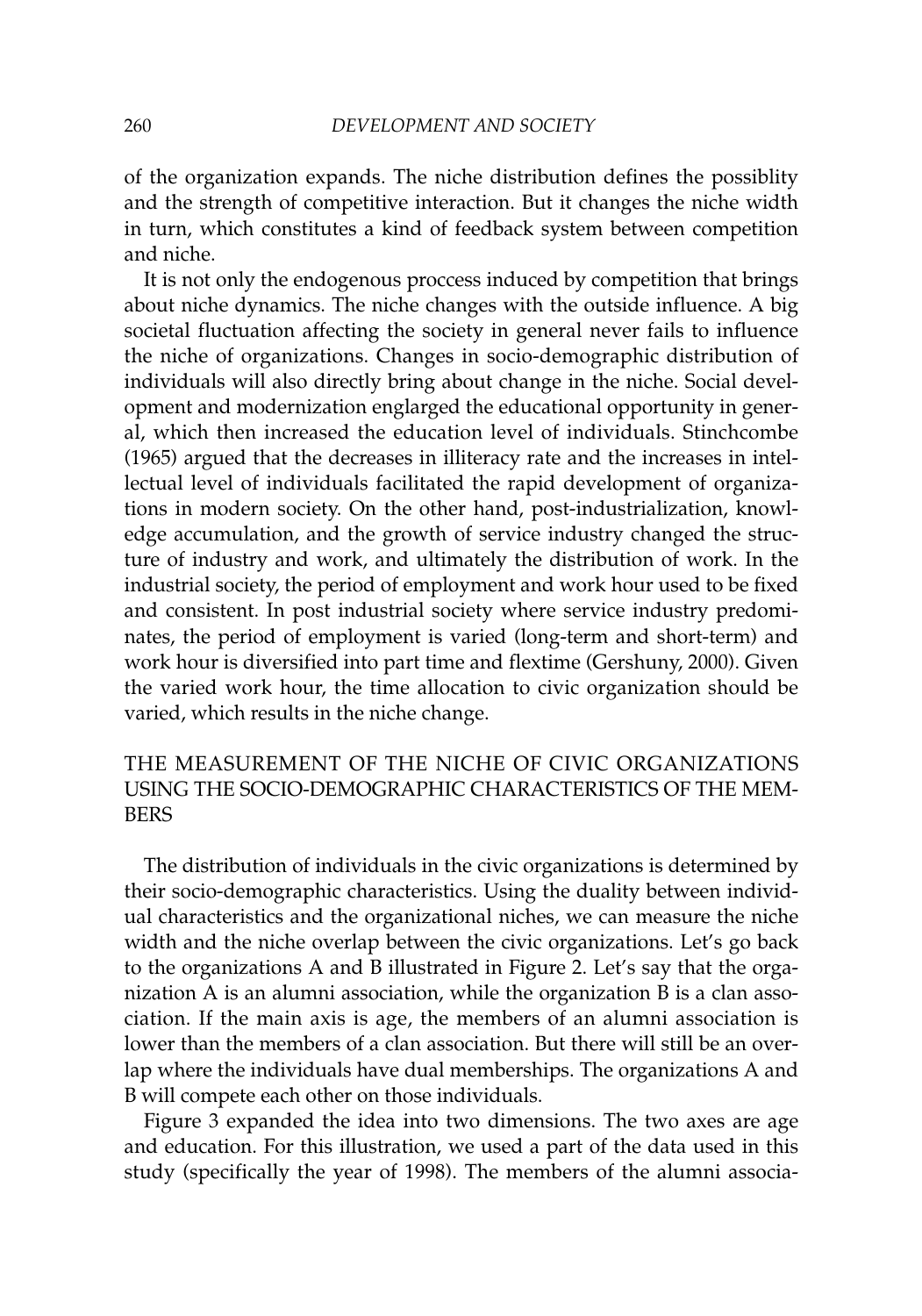

**FIGURE 3.** THE MEASUREMENT OF NICHE WIDTH AND OVERLAP OF TWO ORGANIZA-TIONS IN THE TWO DIMENSIONAL SPACE

tions are higher in education and lower in age than those of the clan associations. However, there is an overlap in terms of age and education between the two organizations. What are overlapping here are not the individuals themselves but their education and age characteristics. The rectangles in the Figure 3 representing each organization show the organizational niches on two dimensions. And the overlapping area between the two rectangles represents the niche overlap.

This way of niche measurement can easily be generalized into nth dimension. We can measure the niche width and overlap by drawing a polyhedron on multi-dimensions based on the members' characteristics. The main variables included in the present empirical analysis were age, education, and occupational prestige.

First we investigated the distribution of the demographic characteristics of the members by the type of organizations. With the distribution, we measured the nich overlap for each pair of organizations from different organization categories. If we compare n organization types, the whole number of pairs compared amounts up to  $n(n-1)/2$ . The niche overlaps on age, education, and occupational prestige dimensions were measured and then multiplied to compute the general niche overlap between the organization types. If the niches of the two organization types overlap completely, this index will become 1. If there is no overlap, the index will become 0.

To compare with the niche overlap between organization types, we also calculated the membership overlap between organization types. The membership overlap measurement was performed in the same way as in social network analysis, where the quasi-network was induced by using the joint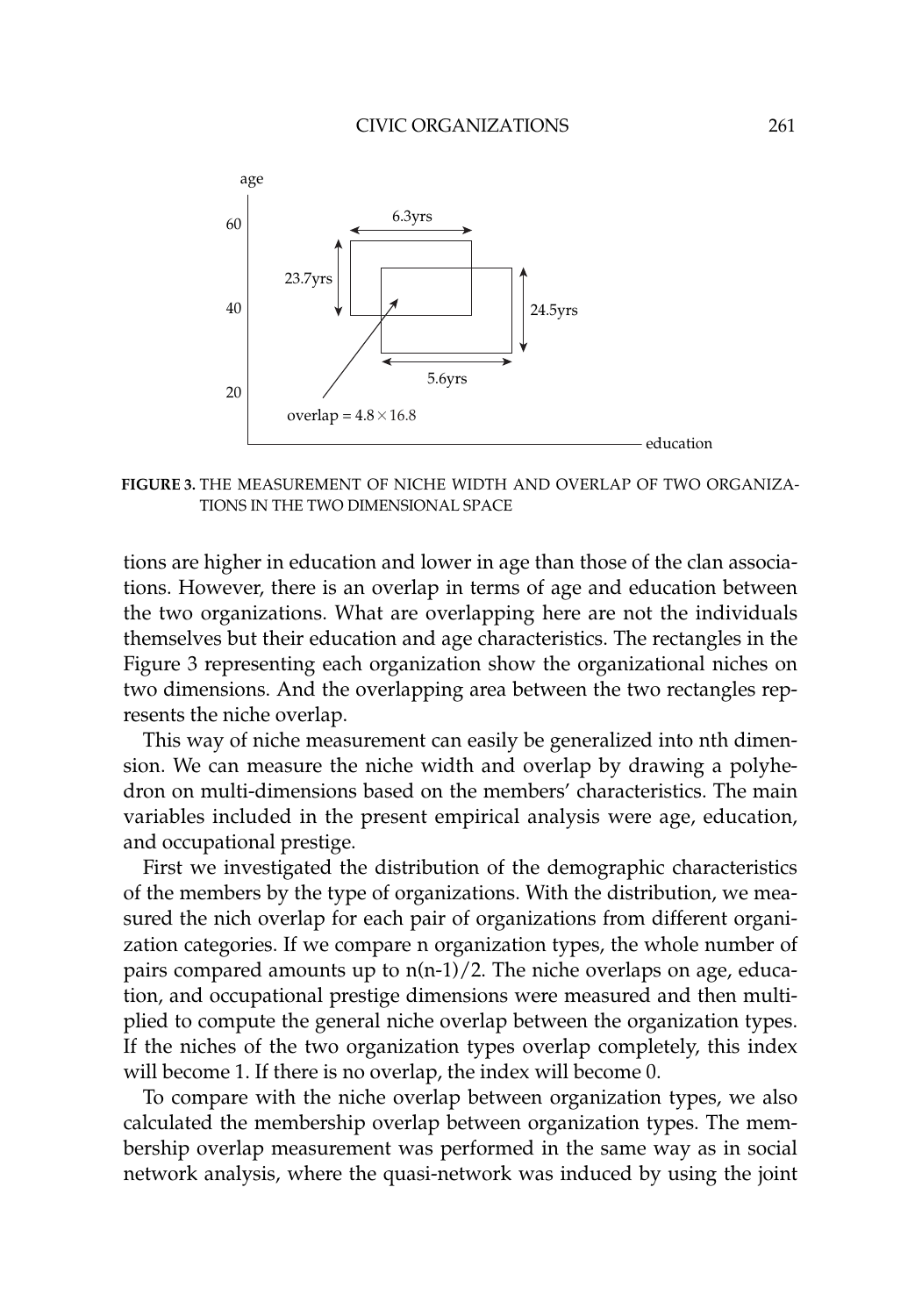involvement data. The relationships of n individuals participating in *m* type organization are represented as  $m \times n$  matrix X. The matrix X is multiplied with the transposed  $n \times m$  matrix X to produce m m matrix. This  $m \times m$ matrix represents the degree of the membership overlap between two different types of organizations. The membership overlap index was normalized with the number of members of each pair of organization types. This normalized index varies from 0 to 1 like other indexes, where 0 means no overlap between the two organization types and 1 means complete overlap.

## DATA AND METHOD

The data used in this research was the social survey data on voluntary affiliation over time. It included the World Value Survey data in the years 1981, 1990, and 1995 and the survey data from the Institute for Social Development and Policy Research (Seoul National University) in the years 1998, 2001, and 2003. The respondents were asked to report on their memberships in each type of voluntary associations. Information on the age, education and occupational prestige of the members of each type of organization provides an estimate of the niche location of the organizational type for the year.

First, we measured the niche width in Blau space by calculating mean  $\pm$  $0.75\times$  standard deviation for continuous variables such as age and years of schooling, and by calculating the index of dissimilarity for discrete variables such as occupation. The niche overlap can be measured by multiplying the overlapping area in Blau space, but in the present study we used a more direct method. We first produced member-sharing matrix of organization type $\times$ organization type from the affiliation matrix of person $\times$ organization type. Then we extracted the ratio of off-diagonal cells in the member-sharing matrix to the diagonal cells, which indicates the degree of membership overlap among different types of organization.

After measuring the niche width and overlap for each organization type, we drew a niche map using multi-dimensional scaling (MDS) method. In this graph, organizations having a large number of members with diverse characteristics, in other words generalist organizations. will be located at the center, while specialist organizations recruiting members from narrow area in Blau space will be located at the periphery. Also being near to each other implies that high degree of niche overlap between the pair of organization types in terms of membership.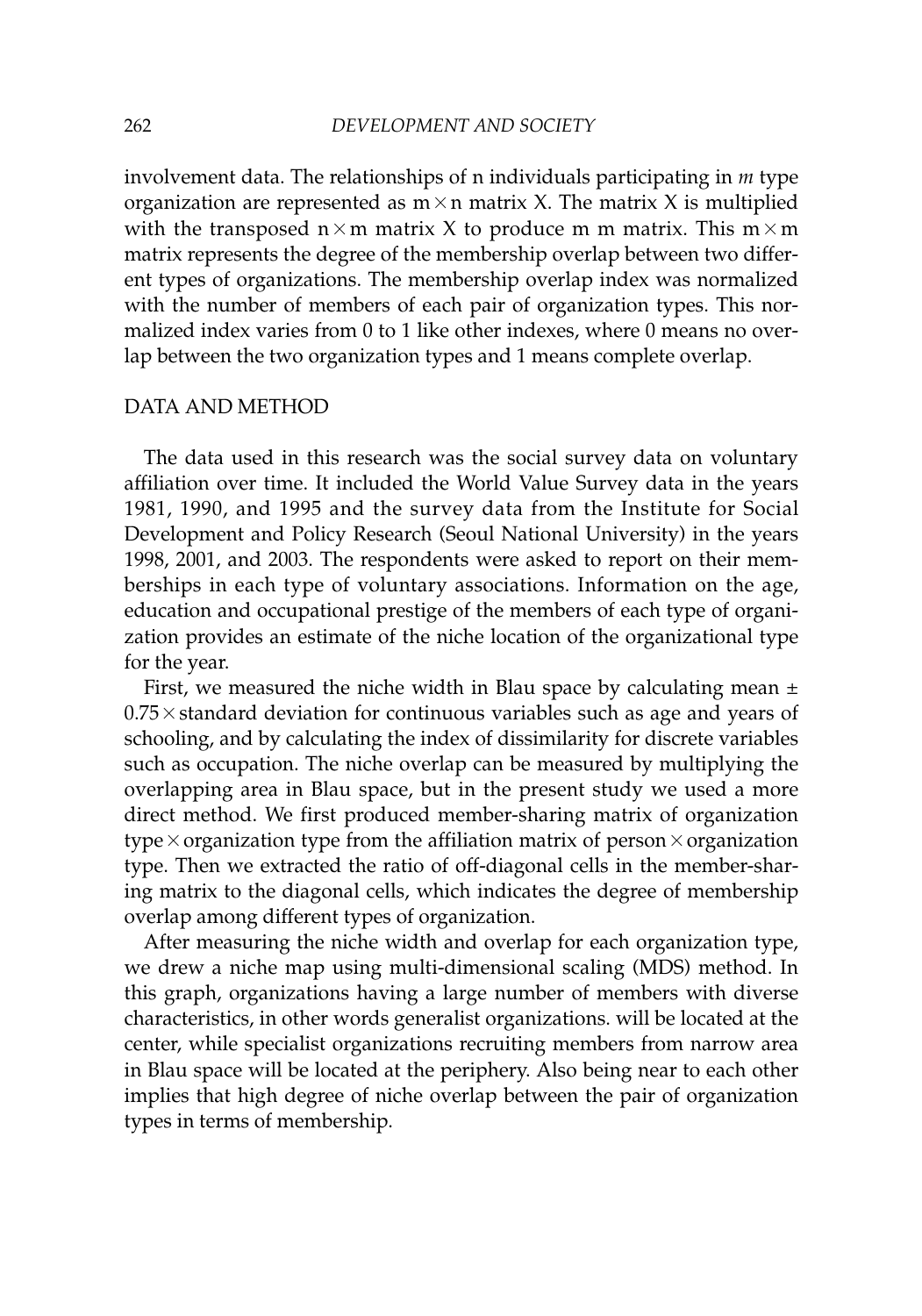

**FIGURE 4.** TRENDS OF AGE NICHE WIDTH

### RESULTS

Figure 4 to 6 show the changes in niche width on Balu space for each type of civic organizations in terms of age, years of schooling, and occupations.

In terms of age, distinct trend is pronounced for *ryonko*, religious, vocational organizations and labor unions. Both *ryonko* and religious organizations experience reduction in the age niche width. Both organizations become more specialized on elderly age groups. On the other hand, niche width of labor unions and vocational organizations shows increasing trend over time. In other words, both types of organizations came to attract members from more diverse age groups.

From figure 5, we can see that except for labor unions and vocational organizations niche width tends to decreases as a whole for civic organizations. It could mean that Korean civic organizations have increasingly attracted members from narrower pool of people in terms of educational background. Considering the fact that overall educational level in Korea has been rapidly elevated during the same period, it could be an artifact of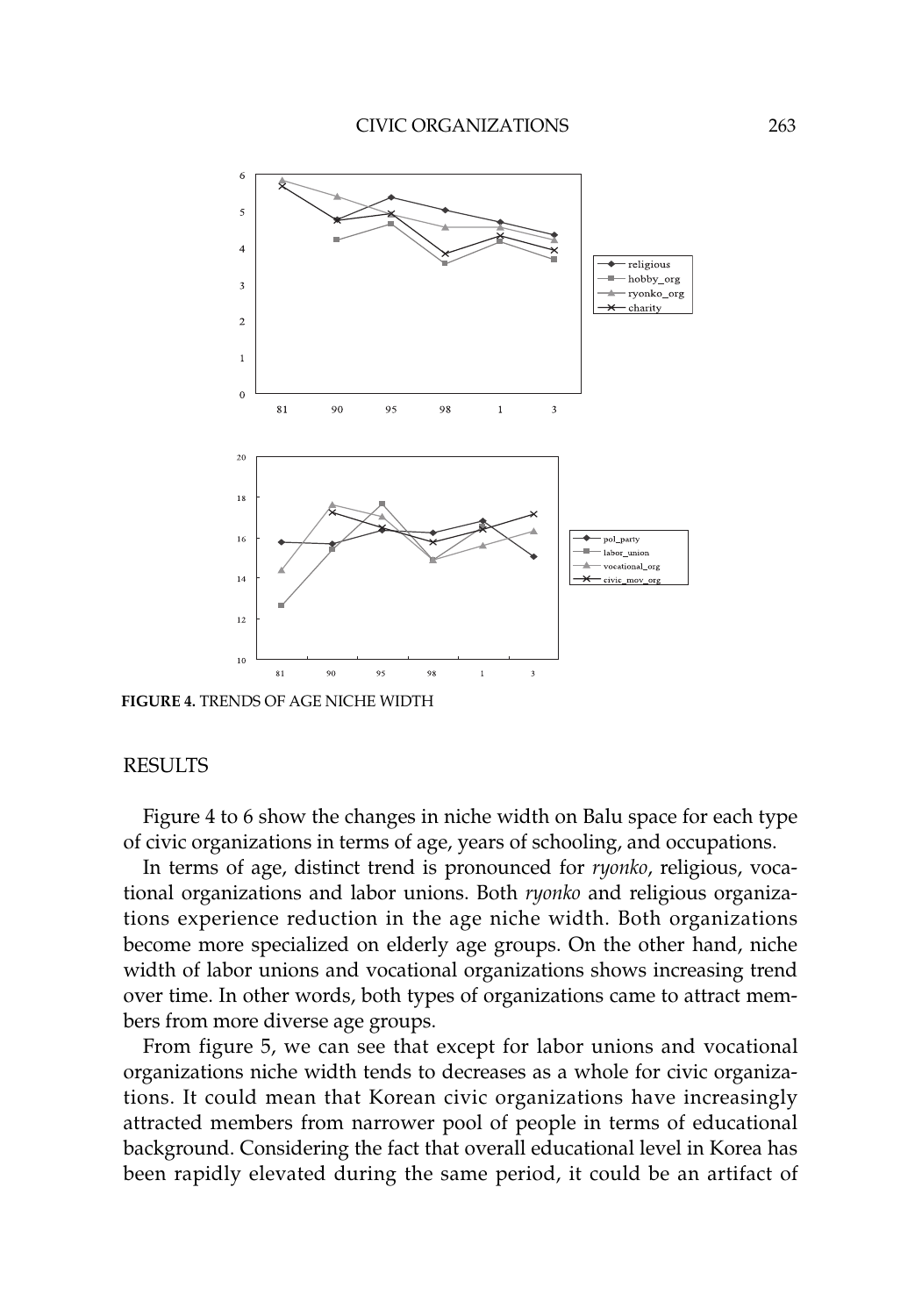

**FIGURE 5.** TRENDS OF EDUCATIONAL NICHE WIDTH

decreased dispersion in years of schooling. Constancy of niche width for labor unions and vocational organizations may reflect the fact that membership of these organizations are based on occupations, which is highly correlated to educational attainment.

Figure 6 graphically shows trend of occupational niche width for each type of organizations measured with dissimilarity index. As dissimilarity index represents the level of heterogeneity in terms of discrete variable, the rise in the index would mean more heterogeneity and therefore broader niche width the vice versa. The graph shows that except for charity and religious organizations, the occupational niche width for civic organizations have expanded, implying that they attract members from more diverse mix of occupations.

Figure 7 shows changes in the average number of organizations in which respondents participate and the overall degree of membership overlap among civic organizations. The lines are broken as the types of organizations used in calculating the measures differ between the years from 1984 to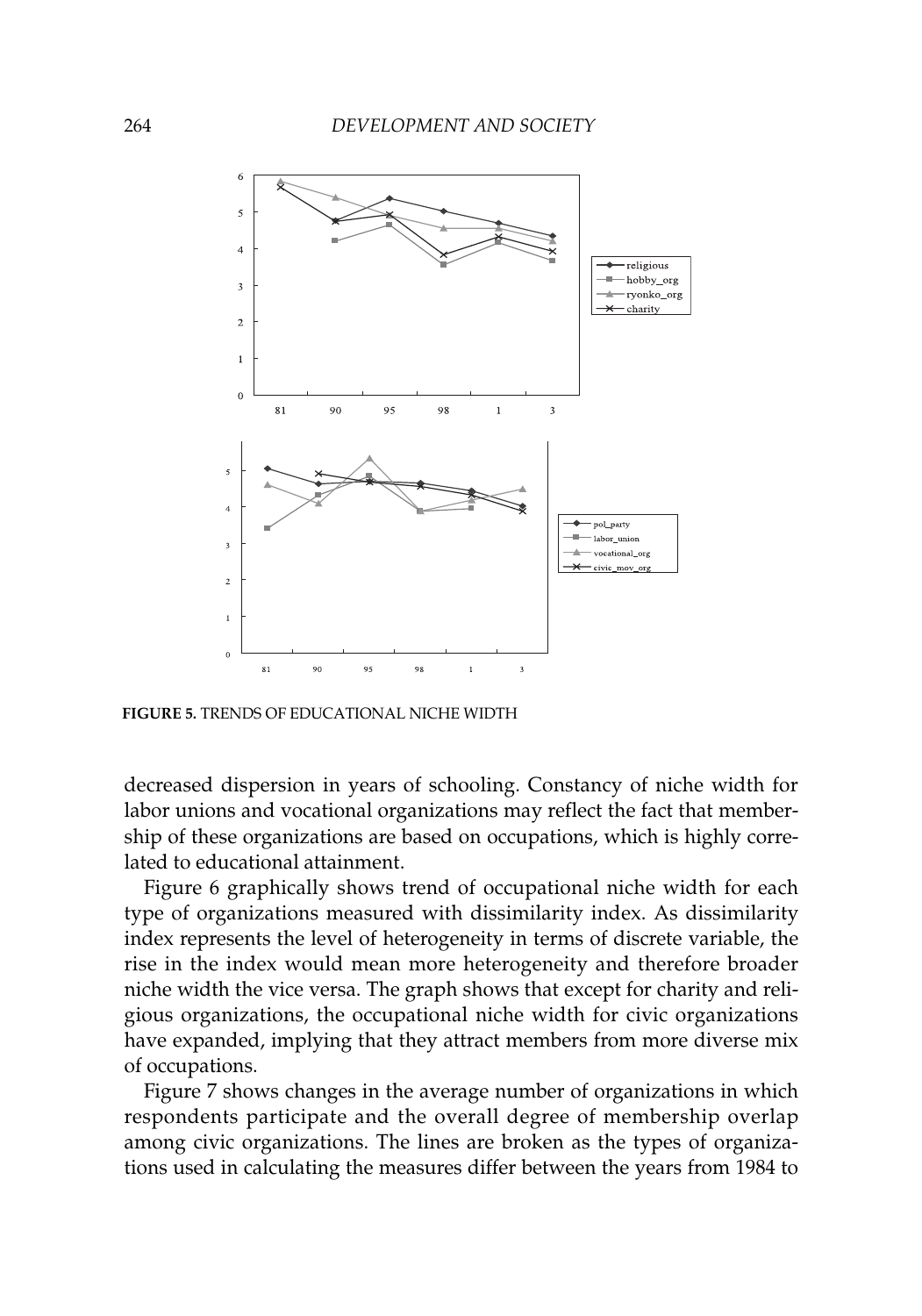

**FIGURE 6.** TRENDS OF OCCUPATIONAL NICHE WIDTH

1995 and from 1998 to 2003. We can see from the graph that both graphs show parallel trend. The average number of participating organizations and the level of membership overlap rise initially but decline slightly after 2001. It implies that the rapid increase in the number of civic organizations during 1980s and 1990s intensified potential competition among these organizations for membership.

Figure 8 shows the multidimensional scaling graph of organizations in terms of membership niche for the years 1984, 1990, and 2003. X and Y axis of graph don't have substantive meaning and only provide basis for coordinates calculated relative distances among organizations. The graph show that while such organizations as vocational organization, labor union, hobby organization, and religious organization appear as specialists in terms of membership, civic movement organization and charity organization tend to occupy generalist position. We can see by comparing graphs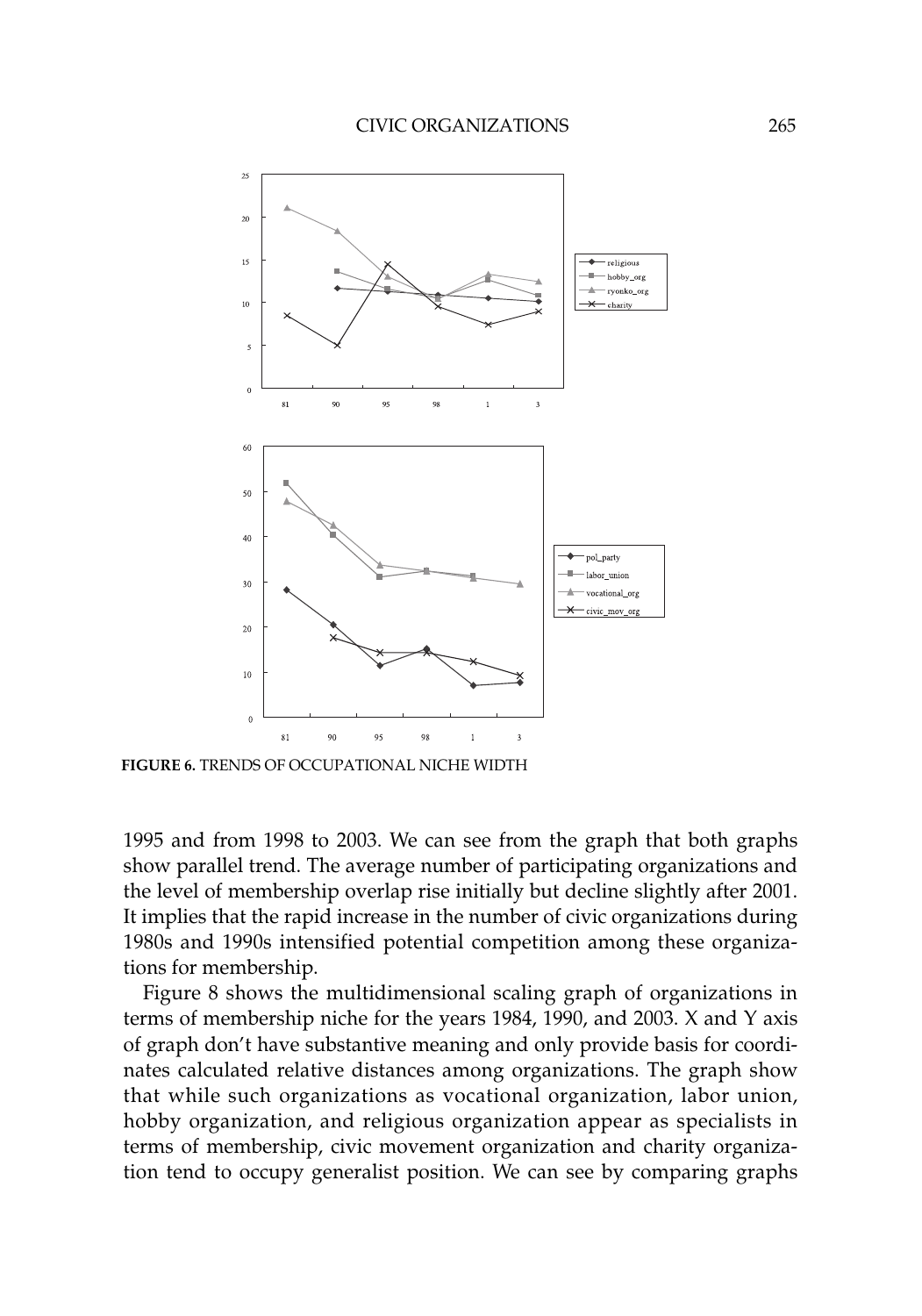

**FIGURE 7.** TRENDS IN AVERAGE NUMBER OF PARTICIPATING ORGANIZATIONS AND MEMBERSHIP OVERLAP

that political party and hobby organizations have made significant shift in their position. They have become more specialist in terms of membership niche.

### SUMMARY AND DISCUSSION

In this paper, we have tried to examine the development of civic organizations in Korea in terms of their changing membership niche. Based on the idea of Blau space proposed by McPherson (1984, 2004), we applied the theory of organization ecology (Hannan and Freeman, 1989; Caroll and Hannan, 2000) to the development of Korean civic organizations.

We measured and examined the trend of niche width of civic organizations to see if growth in numbers of civic organizations was accompanied by the expansion of niche width. The results show that width of membership niche have increased in terms of occupation but not in terms of educational background. The results for the age niche are mixed in that the membership niche of labor union and vocation organization has expanded while that of *ryonko* and religious organization has shrunk over time.

To test the niche overlap theory against Korean civic organizations, we calculated the degree of niche overlap over time and examined the trend. The results show non-linear trend of initial rise and slight decline toward the end of observation period. The rise of niche overlap implies that civic organizations face potential competition for recruiting members. We have yet to see if the slight decline in niche overlap after 2001 is a consequence of competition among civic organizations. Further study may tell whether it is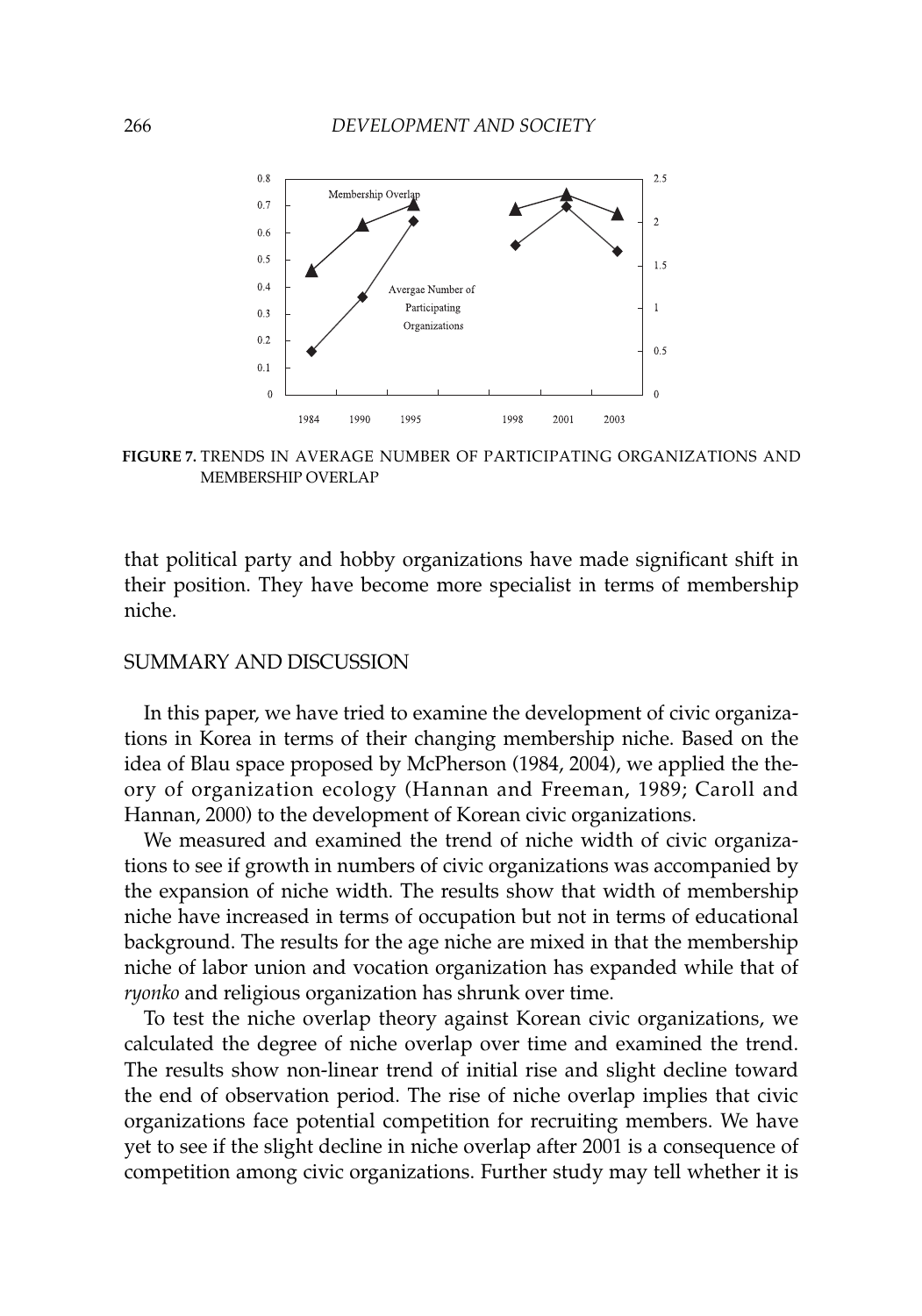

**FIGURE 8.** MDS GRAPH OF NICHE MAP FOR 1981, 1990, AND 2003 (TOP TO BOTTOM)

just a transitory phenomenon or not.

Multi-dimensional scaling of civic organizations in terms of membership characteristics provides relative niche positions of these organizations. Comparing the niche positions over time, we found the evidence for the dif-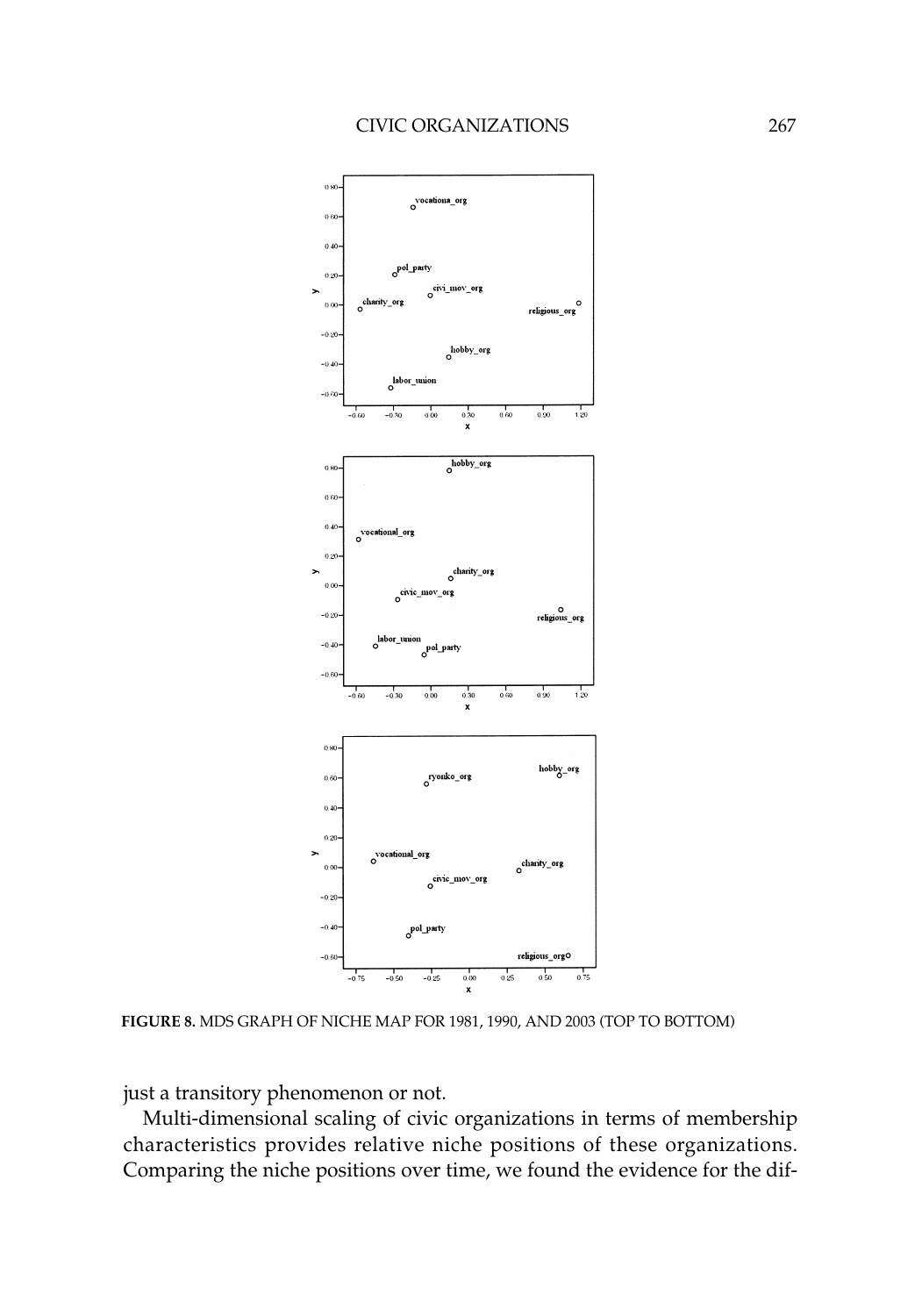ferentiation of civic organizations into generalists and specialists in terms of niche strategy. While charity organization and civic movement organization occupy generalist position, other types organizations are located at the specialist position. We could also see political party and hobby organization move to more specialist position over time.

Although this study shows niche dynamics of civic organizations in Korea over the period of their rapid development, it suffers from the following methodological limitations. Fist, we used national sample survey data to extract information on civic organization participation. However the participation rates for these organizations are generally low. Therefore we were not able to fully utilize the information from these surveys. Second, this study relied entirely on the individual level data to study organizations. This strategy is useful for studying niche at the level of organizational population. But if we want to examine the effect of niche overlap and competition more directly, we have to rely on organization level data additionally. Linking individual and organization level data would be ideal for studying the evolution of civic organizations on the Blau space.

### REFERENCES

Blau, Peter M. 1977. *Inequality and Heterogeneity*. Free Press.

- Breiger, Ronald. 1974. "The Duality of Persons and Groups." *Social Forces* 53(2): 181- 190.
- Carroll, Glenn R. and Michael T. Hannan. 2000. *The Demography of Corporations and Industries*. Princeton University Press.
- Durkheim, Emile. 1933 (1893). *The Division of Labor in Society*. Macmillan.
- Gause, G. F. 1934. *The Struggle for Existence*. Williams and Wilkins.
- Gershuny, Jonathan. 2000. *Changing Times: Work and Leisure in Postindustrial Society*. Oxford University Press.
- Hannan, Michael T. and John Freeman. 1989. *Organizational Ecology*. Harvard University Press.
- Hutchinson, G. Evelyn. 1957. "Concluding Remarks." *Cold Spring Harbor Symposium on Quantitative Biology* 22.
- Ibarra, Hermenina. 1992. "Homophily and Differential Returns: Sex Differences in Network Structure and Access in an Advertising Firm." *Administrative Science Quarterly* 37(3): 422-447.
- McPherson, J. Miller. 1983. "An Ecology of Affiliation." *American Sociological Review* 48(4): 519-532.
- . 2004. "A Blau Space Primer: Prolegomenon to an Ecology of Affiliation." *Industrial and Corporate Change* 13(1): 263-280.
- McPherson, J. Miller and Ranger-Moore. 1991. "Evolution on a Dancing Landscape: Organizations and Networks in Dynamic Blau Space." *Social Forces* 70(1): 19-42.